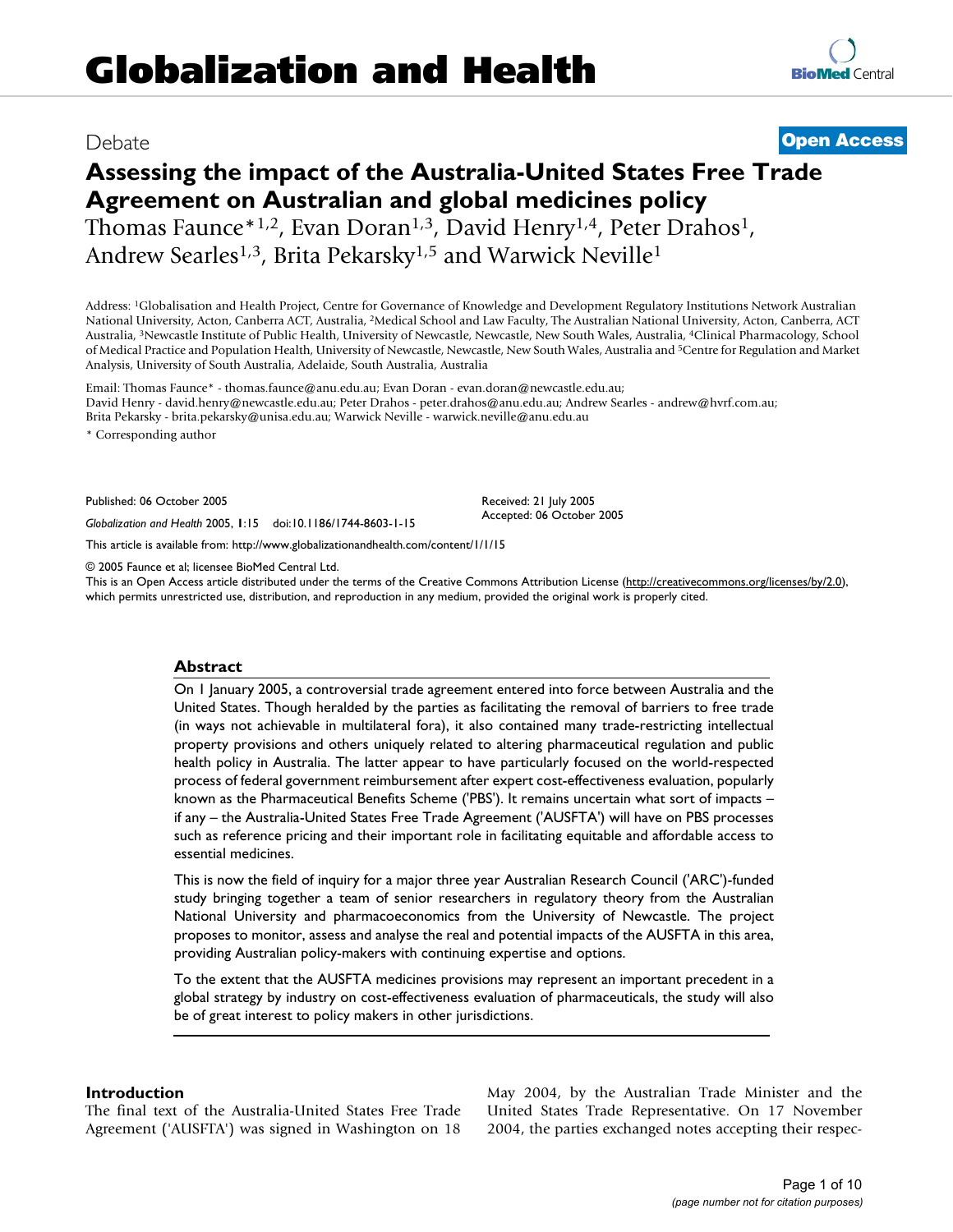tive implementing processes and the agreement entered into force on 1 January 2005. The AUSFTA contained numerous provisions either directly or indirectly related to medicines regulation in Australia, particularly Annex 2C of Chapter Two, Chapter Seventeen on intellectual property and Chapter Twenty One on dispute resolution.

It remains uncertain whether the AUSFTA will have either a detrimental or beneficial impact on access to medicines and the promotion and maintenance of good health in Australia. There does, however, appear to have been a substantial difference in opinion between the Parties over procedural changes that would result in Australian medicines regulation.

Throughout the negotiations, the Australian Government's position was either that the government cost-effectiveness reimbursement system, the Pharmaceutical Benefits Scheme ('PBS'), would not be included in the AUSFTA, or that if it was, it was an item of public health policy whose core components would be protected[1]. After signature, the Australian government maintained that the fundamental architecture of the PBS remained unchanged. It acknowledged commitments to make improvements to the transparency and timeliness of PBS processes. It also affirmed its reasonable expectations that, as a result of the AUSFTA, Australian citizens would benefit from faster access to new prescription medicines, that the price of medicines on the PBS would not increase and that the text of the AUSFTA made no changes to the costeffectiveness methods used to set PBS reimbursement levels[2].

On the other hand, the Deputy US Trade Representative stated to the US Congress:

*The U.S.-Australia FTA is the first to include non-tariff market access provisions to address issues in the pharmaceutical sector. Recognizing the sensitivity of this issue, we drew on studies prepared by the Australian government to propose changes that would improve transparency and the regulatory procedures for listing new drugs in Australia. Under the FTA, the United States and Australia agreed to common principles on facilitating high quality health care and continued improvements in public health, including through government support for research and development in the pharmaceutical industry. We also agreed to establish a Medicines Working Group to discuss emerging health policy issues. Australia committed to specific steps to improve the transparency, accountability and promptness of the listing process, including establishment of an independent review of listing decisions*[3].

Representatives of the multinational brand-name pharmaceutical industry, including its regional organisation Medicines Australia, claimed that there was no basis to

claims that the US wanted the PBS dismantled[4]. They argued that the regulatory changes required by these areas of the AUSFTA would (a) help redress an alleged current undervaluing of pharmaceutical 'innovation' in Australian pricing arrangements and (b) stimulate locally-based research and development, as well as the local, mostly generic, pharmaceutical industry[5]. They asserted the negotiated modifications would make Australia's regulatory system more oriented to the global market pressures on industry, more responsible in its approach to intellectual property rights and so more attractive to private investment, resulting in a net welfare benefit[6].

Others, however, have pointed to US legislation requiring that nation's negotiators to seek in the AUSFTA provisions facilitating the "elimination of government measures such as price controls and reference pricing which deny full market access for United States [pharmaceutical] products"[7]. The Australian Senate Select Committee on the AUSFTA concluded:

*While no single one of the specific commitments will create immediate and measurable price rises for the PBS, the new measures may well over time alter the bargaining power between the PBS and pharmaceutical companies. This may have long term ramifications that are not in the interest of Australian consumers*[8].

Concern has been expressed about AUSFTA provisions with the potential to encourage higher medicines prices in Australia. These include provisions in chapter 17 (Intellectual Property) that expand the obligations of the Trade Related Intellectual Property Rights ('TRIPS') agreement by prohibiting parallel importation, restricting compulsory licensing to "national emergencies of extreme urgency," prohibiting generic manufacturers exporting to a patent-expired market when a domestic patent exists and increasing data exclusivity protections[9].

A significant additional worry for these commentators was article 17.10.4. For the first time in Australia, this linked generic regulatory market approval on quality and safety grounds with the patent status of the relevant brand name product[10]. This Hatch-Waxman-type provision was felt to risk brand name manufacturers "evergreening" soon-to-expire pharmaceutical patents, as had occurred after comparable regulations were introduced in jurisdictions such as the US and Canada[11]. The academic, community and parliamentary concern in Australia was so great on this issue, that it resulted in the Australian government passing "anti-evergreening" amendments to its AUSFTA implementing legislation. These imposed a \$A10 million penalty for a bad faith challenge by a brand name manufacturer of a generic notification certificate under the new s26B of the *Therapeutic Goods Act 1989 (Cth).*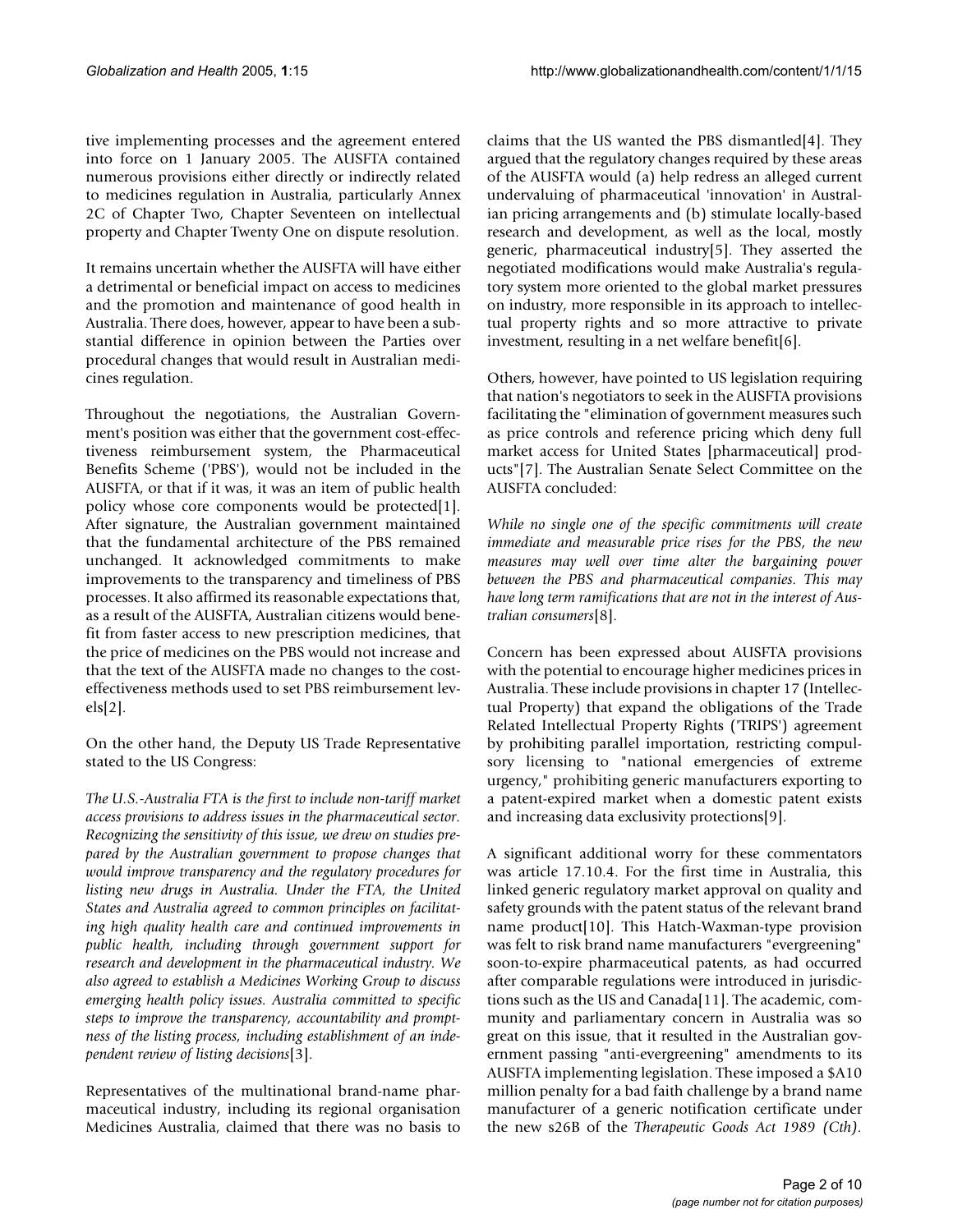They also allowed cost recovery in such circumstances by the Australian government[12].

Provisions in Annex 2C(1) emphasising the need for increased government recognition of pharmaceutical "innovation" and "research and development" were likewise viewed by such critics as having the potential to encourage brand name industry lobbying. This could potentially weaken, in the long term, the capacity of Australia's Pharmaceutical Benefits Advisory Committee ('PBAC') to reject, on clinical and cost effectiveness grounds, new medicines from inclusion in the government's PBS positive reimbursement list, or to reference their reimbursement price against older products with equivalent efficacy but much reduced price[13].

In this paper, we present a rationale and outline a draft plan for a three-year study, funded by the Australian Research Council ('ARC'), which will examine the impact of the AUSFTA on a range of regulatory, public health and industrial interests involved with access to medicines in Australia. An important initial point to make is that we consider the AUSFTA is best researched as a component of an ongoing process of interaction with Australia's medicines policy by the global pharmaceutical industry. This trade agreement should be viewed, in other words, either as a catalyst that may enhance the speed of regulatory change, or a tangible manifestation of industry lobbying principles that, till now, may have been more implicit. It would be misleading, in any event, to investigate the AUS-FTA's potential impacts on Australian medicines policy in isolation of demonstrable long-term corporate strategies.

Some central issues our study will examine include to what extent the AUSFTA requires, facilitates, or is likely to result in, changes to Australia's generic pharmaceutical industry, as well as its PBS cost-effectiveness system of pharmaceutical regulation. We also aim to consider relevant net welfare gain or loss; whether the Australian community will get the same value-for-dollar spent on medicines, either through Commonwealth government reimbursement, hospital or patient purchase.

We propose to investigate these questions empirically (and provide a sound structure for the gradual acquisition of suitable data). This will be done first by identifying, with the assistance of qualitative interviews, actual or likely AUSFTA-associated changes to the structure and process of Australia's PBAC, as well as the marketing processes, development and sector competitiveness of generic pharmaceutical manufacturers in Australia. This aspect of the study will also review the legitimacy of such actual or proposed alterations by examining the history of Australia's PBS as a social justice measure designed to ensure universal access to essential medicines. We will also

review such proposed changes for coherence with basic norms of bioethics, domestic law and international human rights. We shall then attempt to determine their actual or potential impact on a range of indicators including drug prices expenditure and affordability, drug availability and equity of access.

We hope that publishing an outline of our proposed study will further encourage policy discussion, facilitate collaborations and provide a template for governments of other countries planning to enter such agreements. Although much of the detail of the AUSFTA is specific to Australia, there are important elements likely to be relevant to future trade agreements involving the US or other countries that have a major vested interest in the production, export and rent generation associated with patented medicines. These include whether the strengthening of pharmaceutical intellectual property protection and weakening of medicines clinical and cost-effectiveness evaluation and/or reference pricing, necessarily involves a weakening of a nation's social and economic fabric, or the capacity of its population to age well and age productively.

### **Background: Australia's PBS in the Context of the AUSFTA**

Australia's pharmaceutical sector is dominated by the operation of the federally funded PBS, which, after a process of clinical and cost-effectiveness evaluation contributing recommendations to price negotiation, provides reimbursement (currently approximately 75%) for around 80% of the prescription medicines used in Australia[15]. The PBS does not restrict market access, but facilitates maximisation of sales volume for listed products. In developing relevant price indices, our study will also take into account AUSFTA impacts on prices for hospital-used medicines (which can be calculated from the PBS reimbursement price less the minimum safety net value) and predict expenditure on medicines costed under the co-payment level.

Central to our analysis of the impact of the AUSFTA on medicines in Australia, however, will be an evaluation of its effect on the PBS. Australia's PBS was established as a free formulary of essential drugs after the Second World War by the Curtin-Chifley federal administrations[16]. It was a social justice measure designed to ensure that all Australian citizens gained access to affordable, essential medicines. Legislation to create the PBS had to survive two High Court challenges and required a successful Constitutional referendum[17]. Successive Commonwealth governments used and built upon the 1940s enactments, before a conservative party enacted the *National Health Act 1953* (Cth) ('*National Health Act')*[18]. This is an extremely important point, that will be focused on by ARC research scholar Warwick Neville. The PBS is one of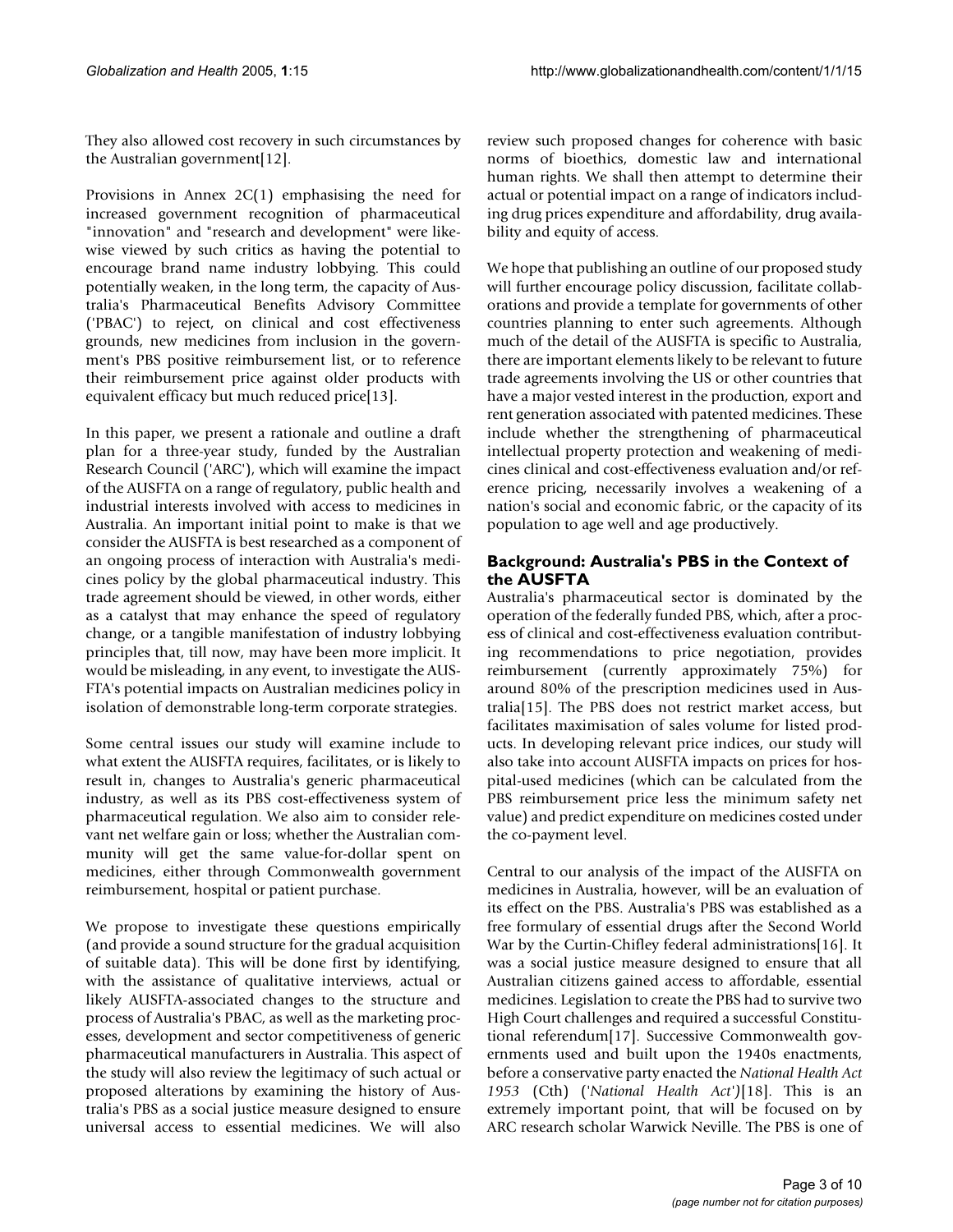the few examples of public health policy in Australia's history that appears to have an unequivocal democratic mandate. Such an historical-jurisprudential perspective on the social justice aspects of the PBS will be a unique and distinctive feature of our analysis.

The modern PBS revolves around Part VII section 85 of the *National Health Act 1953 (Cth)*. Section 101(4) of this Act states that the relevant Minister, upon the advice of the PBAC (with secretariat support from the Pharmaceutical Benefits Branch of the Department of Health and Ageing ('DOHA'), may declare a pharmaceutical listed on the PBS and so subject to a level of government reimbursement (except for a patient co-payment) that has been negotiated by the Pharmaceutical Benefits Pricing Authority ('PBPA'). Prior to the AUSFTA, PBS listing was required to only occur after the Therapeutic Goods Administration ('TGA') and the Australian Drug Evaluation Committee ('ADEC') had approved the relevant pharmaceutical's safety and efficacy[19]. The AUSFTA, through implementing amendments to the *Therapeutic Goods Act 1989 (Cth)*, has already produced, as mentioned, a requirement that a market-entering generic manufacturer provide evidence that no counteracting patent is claimed, or that the brand name owner has been notified.

Central to the PBAC's clinical and cost-effectiveness evaluation is section 101(3) of the *National Health Act*. This requires the PBAC to base its recommendation on: 'the effectiveness and cost of therapy involving the use of the drug, preparation or class, including by *comparing the effectiveness and cost* [emphasis added] of that therapy with that of alternative therapies, whether or not involving the use of other drugs or preparations.' The section goes on to state that if the product is 'substantially more costly' than the selected comparator in its class it shall not be recommended by the PBAC for PBS listing 'unless...[it] provides a significant improvement in efficacy or reduction of toxicity over the alternative therapy or therapies.'

The PBS system that has evolved under this section is a variant of pharmaceutical reference pricing[20]. The pharmaceutical manufacturer's ('sponsor's') submission to the PBAC nominates a disease indication (and relevant subsets involving patient characteristics) as well as a listing price supposedly based on the pharmaceutical company's assessment of the best relevant available data on clinical effect against a comparator. The comparator is generally the drug most prescribed on the PBS for the same indication, but may be the standard medical (non-drug) treatment. Pharmaceutical companies tend to prefer comparisons against the most expensive drug with the best 'head-to-head' data, rather than the compound that is most pharmacologically similar[21]. Part of our initial task will be to determine what aspects, if any, of this

important public health-related process could be subjected to pressure emerging from the AUSFTA. It will be an interesting threshold question to ascertain to what extent members of the PBAC were aware of, or consulted in, the development of the AUSFTA articles relevant to the PBS.

The PBAC's expert reviewers evaluate whether any of the assumptions in the submission are unjustifiable and create simulations to assess the incremental cost-effective ratio (the additional cost for an additional beneficial effect, or Quality of Life Years ('QALY') gained)[22]. The reports of these experts ('pink pages') are then passed back to be reviewed by the PBAC, along with an industry response to them ('blue pages') and the summary from the Economic Sub-Committee ('ESC') in the 'green pages.' The process is designed to take six weeks and follows guidelines set out on the PBS website. The extent to which such guidelines alter as a result of the AUSFTA and what impact this has on the PBAC process will be another aspect of our study.

The PBAC may ask the pharmaceutical manufacturer for additional information, but has no legal power to compel its production, even if not covered by 'commercial-in-confidence' protections. The pharmaceutical manufacturer may be claiming a price premium because of a claimed additional benefit (that is improved effectiveness, better adverse event profile or delivery system) conferred by the new product over its therapeutic rivals. One hypothesis we hope to test is that brand-name pharmaceutical manufacturers may use Annex  $2C(1)$  of the AUSFTA to seek price premiums for alleged "innovation" as a separate issue from cost-effectiveness. If the relevant evidence submitted does not clearly establish clinical and cost effectiveness, then a process of cost minimization is undertaken[23]. The extent to which members of the PBAC are aware of any broader, strategic agenda of the brand name pharmaceutical industry in making individual submissions (for example on reference pricing), will also be an aspect of our research in this area.

Once a decision is made to list the drug, the PBPA then evaluates the requested price against an international benchmark price for drugs in that class. Thus, under the PBS system, the members of the PBAC and ESC use pharmacoeconomic analysis to determine the community value of a new drug against an agreed comparator therapy, while the monopsony bargaining power of the PBPA is used to counter the increasingly prolonged and wide potential for monopoly rents accorded to brand name pharmaceutical patent holders[24]. For brand name manufacturers, the process of bringing a new patented product to the Australian market at a higher price than currently available medicines may be lengthy, expensive and uncertain. However PBS listing provides a secure foothold in a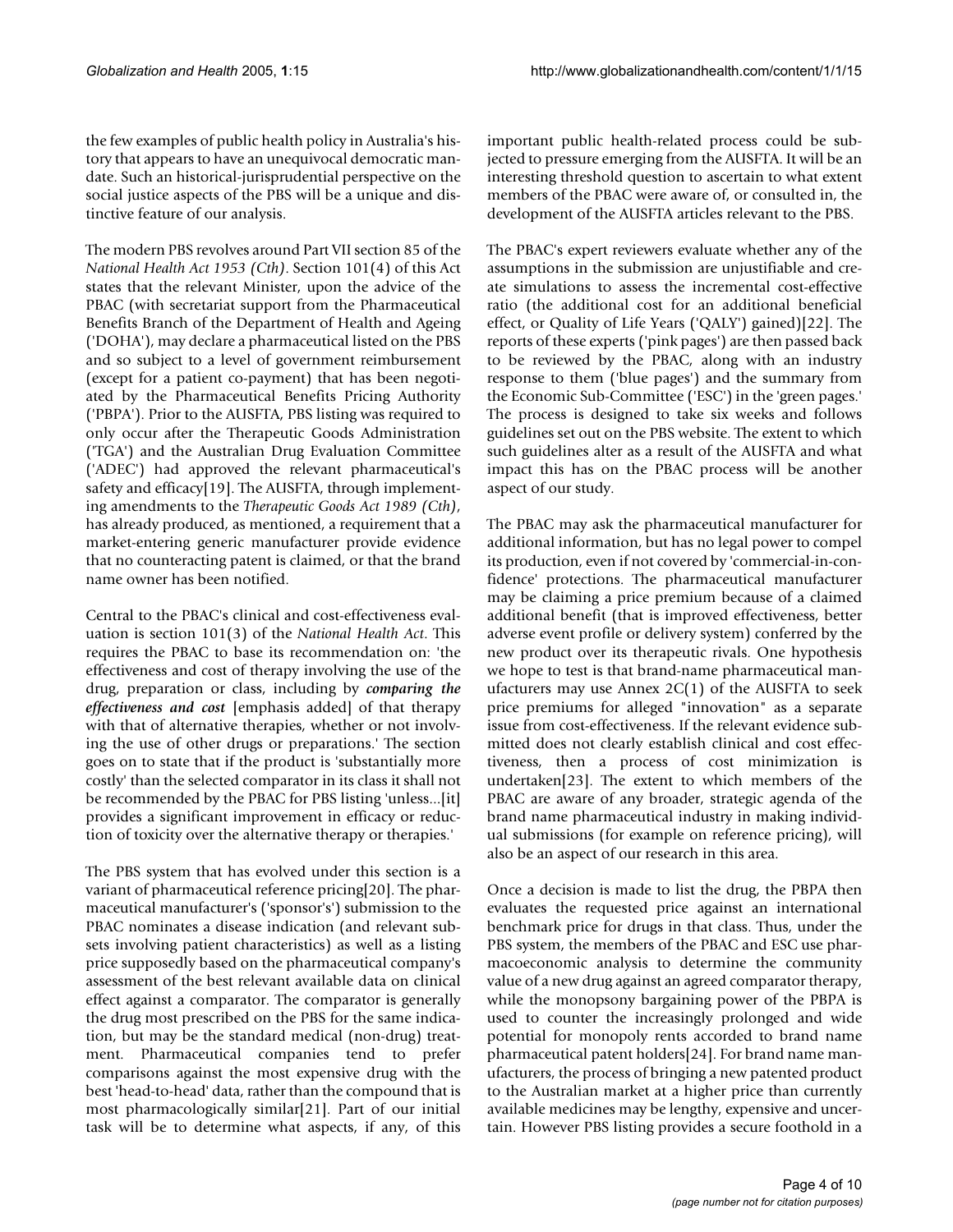substantial market, particularly (due to reference pricing) for the generic pharmaceutical industry[25].

The predominant norms underlying the current Australian system are cost-containment, efficiency and equity. When evaluated against such standards the PBS has performed well[26]. The considerable monopsony bargaining power it offers to government has resulted in lower overall prices for the medicines listed on the PBS. Lacking a capped budget and dependent upon prescribers following the approved guidelines, the PBS process, however, was viewed, prior to the AUSFTA, as primarily involved with quality use of medicines, rather than government cost containment[27].

Brand-name manufacturers have argued that PBS-type systems involving reference pricing, create a regulatory environment hostile to investment and innovation. Specifically, they claim, as they have in other jurisdictions, that reference pricing makes it progressively more difficult for innovative brand-name pharmaceuticals to enter the market at a price sufficient to recoup the cost of research and development. The low prices achieved through such tactics have also been alleged by such manufacturers to reduce the potential for locally based industry expansion and to risk eventual precipitation of a withdrawal of international manufacturers from the sector. They claim that Australia can only achieve the low price it currently commands for innovation by opportunistically "free-riding" on the research and development spending of developed nations, such as the US. The US Department of Commerce has recently produced a report criticising medicines price controls in OECD countries, which applies the same arguments to those jurisdictions[28]. These claims will need to be tested against available evidence.

### **Medicines-Related Provisions of the AUSFTA**

The AUSFTA is one of a number of recent bilateral agreements sought by the US in its strategy of negotiating stronger intellectual property rights ('IPRs') with smaller trading partners. So-called "TRIPS-Plus" IPRs, seen by the US as essential for the protection of the monopoly rent it draws from intangible assets such as pharmaceutical patents, are an important feature of the AUSFTA. The AUSFTA medicines provisions also arise from an intention on the part of the US pharmaceutical industry, through the USTR, to modify government evaluative structures and processes to increase communication between industry and regulators while strengthening the financing of innovation through research and development. The extent to which this aim succeeded is debateable.

The AUSFTA, to summarise, contains approximately fifty provisions in four areas relevant to Australia's pharmaceutical sector: Annex 2C (Pharmaceuticals); the side-letters

between the Australian Trade Minister and US Trade Ambassador; Chapter 17 (Intellectual Property Rights); and Chapter 21 (Dispute Resolution Procedures)[29].

Annex 2C(1) begins by articulating one overarching principle – that the parties to the agreement are '...committed to facilitating high quality health care and continued improvements in public health for their nationals.' It then mentions four subsidiary principles:

a) [recognising] the important role played by innovative pharmaceutical products in delivering high quality health care;

b) [recognising] the importance of research and development in the pharmaceutical industry and of appropriate government support, including through intellectual property protection and other policies;

c) the need to promote timely and affordable access to innovative pharmaceuticals through transparent, expeditious, and accountable procedures, without impeding a Party's ability to apply appropriate standards of quality, safety, and efficacy; and

d) the need to recognize the value of innovative pharmaceuticals through the operation of competitive markets or by adopting or maintaining procedures that appropriately value the objectively demonstrated therapeutic significance of a pharmaceutical.

Other subsections of Annex 2C, and the associated exchange of letters, relate to increased opportunities for a manufacturer to interact with regulators. This includes Australia providing manufacturers with an opportunity for hearings before the PBAC during the application for PBS listing; providing an opportunity for an independent review process following a negative PBAC price determination; the creation of a Medicines Working Group with health officials from each country in dialogue about aspects of Australia's regulatory mechanisms; an ongoing dialogue between the TGA and the US Food and Drug Administration on the issue of making pharmaceutical innovation 'quickly available'; and finally, Annex 2C(5) permits a pharmaceutical manufacturer to disseminate information about pharmaceutical innovation via the Internet.

Chapter 17 of the AUSFTA includes intellectual property provisions aimed specifically at Australia's pharmaceutical sector. Parallel importation, as already mentioned, is prohibited; compulsory licensing of pharmaceuticals is restricted to a standard more stringent than that applying in TRIPS ("national emergencies of extreme urgency"); generic production of domestic-patented drugs for export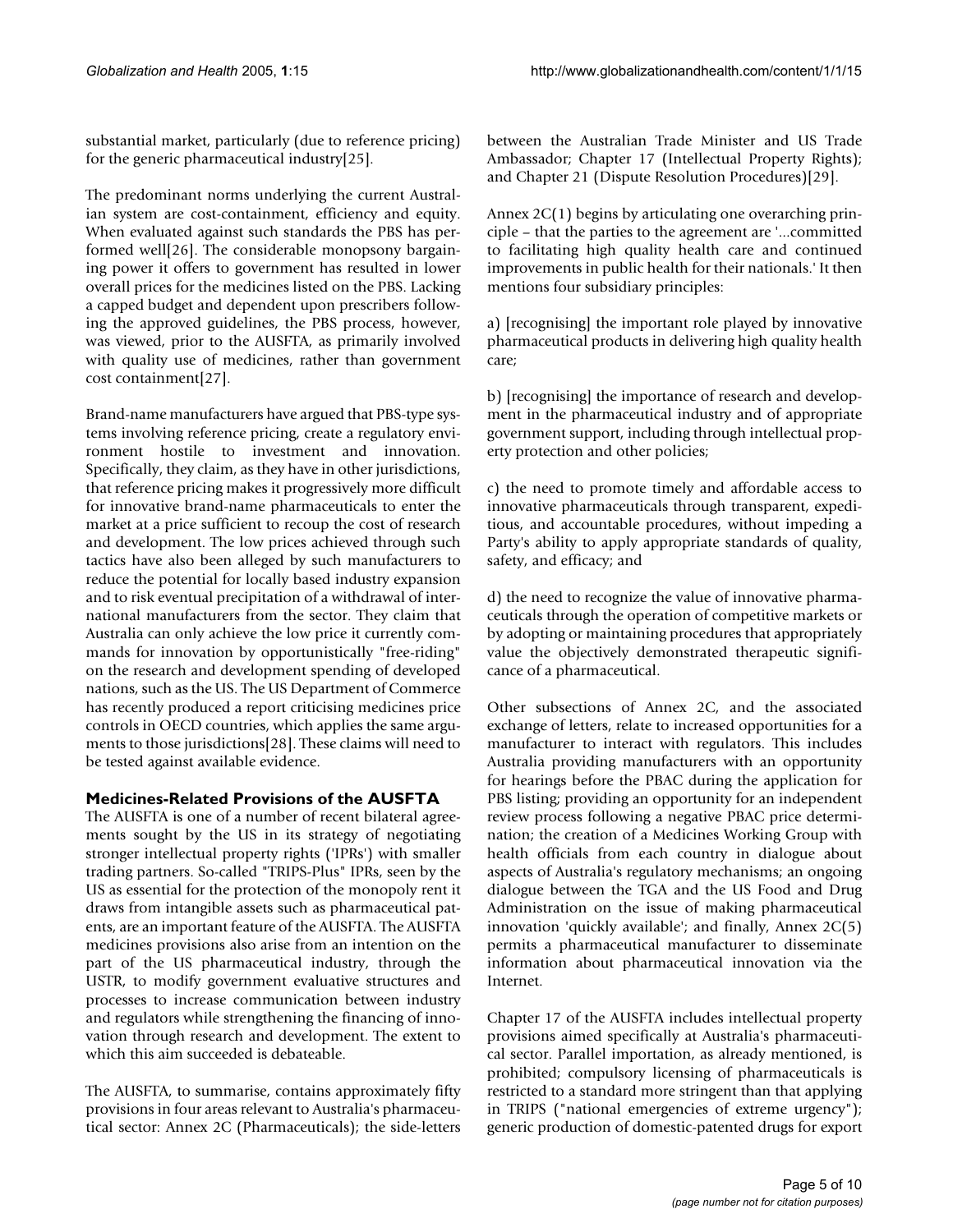to jurisdictions where patents have already expired is prevented. Data exclusivity is extended, as is patent protection where there have been delays in issuing marketing approval[30]. Article 17.10.4 of the AUSFTA requires the Australian TGA to "prevent" marketing approval for a generic product whenever any type of patent is "claimed" for brand-named drug. Australian implementing legislation, however, while creating the required notification process, has imposed penalties for "evergreening" which resemble similar provisions in both the US and Canada[11].

Under the dispute resolution Chapter 21, a panel of three nominated trade lawyers will have the power to interpret compliance with obligations in the AUSFTA. Article  $21.2(c)$  contains what is known in international trade law as a non-violation nullification of benefits ('NVNB') article[31]. Such articles allow dispute resolution proceedings to be commenced where only the spirit of the treaty had been broken, or more technically, legitimate expectations have been nullified [32]. Australia may be able to use this provision to argue that its legitimate expectation was that the AUSFTA would lead to no amendment of the *National Health Act 1953 (Cth)* and in particular to the mechanism therein of cost-effectiveness pricing of pharmaceuticals.

#### **Potential impacts of the AUSFTA on Medicines in Australia**

On the face of it, and as argued by the Australian government, the provisions of the AUSFTA represent procedural changes rather than substantive reform to current regulatory arrangements. In any event, there negotiations have seen principles such as recognition of pharmaceutical innovation set here in a unique public health context. Within the principles of Annex  $2C(1)$ , for example, 'innovation' is linked with high quality health care, 'affordability', 'accountability' and 'objectively demonstrated therapeutic significance'. This linkage is arguably reflective of the current Australian approach of defining innovation with regard to its comparative therapeutic value, that is its clinical and cost-effectiveness. Further, Annex 2C(1) commits both parties to promoting 'affordable' access to innovative drugs and to a recognition of innovation that may involve either competitive markets (that is, a market not dominated by monopolistic patents) or procedures that appropriately value the objectively demonstrated therapeutic significance of a pharmaceutical (such as, but not specifically referring to, the system under Australia's PBS).

However, the interpretive principles of Annex 2C(1), do not specifically refer to the PBS (unlike those in Annex 2C(2) on transparency). They are also sufficiently vague to allow considerable scope in interpreting what obligations they create. Despite its apparent centrality to the lobbying agenda of the brand-name pharmaceutical industry, 'innovative' is not defined explicitly (here or anywhere else in the text of the AUSFTA) and the precise obligations created by a requirement for stronger recognition of pharmaceutical 'innovation' are not clear. This possibly deliberate lack of clarity extends to other provisions of Annex 2C, such as the creation on an 'independent review process' and the 'Medicines Working Group'. The crucial concept of transparency, is also not unambiguously defined in the AUSFTA.

The problem, which should not be understated, is that where such differences in interpretation are structured into the agreement, disputes about expectations and obligations are only postponed, rather than resolved[33]. It may be important to consider, therefore, the effect of Annex 2C(1) framing such obligations on governments to recognise pharmaceutical "innovation" and the research and development necessary for it within the overarching obligation of industry to objectively prove the contribution of such products to overall public health. It could also be relevant to study whether these changes facilitate policy proposals with the capacity to diminish equity of access to essential medicines (contrary to the National Medicines Policy), leading to reduced health outcomes for elderly citizens and those reliant on such therapies for quality of life and productivity. Such proposals could include patient co-payment rises, means-tested co-payments, medicines savings accounts, changes to reference pricing, to the pricing of generic pharmaceuticals, or a diminution of the capacity of the PBAC to make costeffectiveness recommendations[14].

If the principles and provisions of Annex 2C represent the 'spirit' of the AUSFTA regarding pharmaceuticals – it will be important to research to what extent that Australia could satisfactorily meet that spirit and continue to apply pharmaceutical reference pricing, or prohibit direct-toconsumer advertising. Policy suggestions that we could research here include the creation of a pharmaceutical "innovation" prize system outside the PBS.

The provisions in each area of the AUSFTA articulate with the provisions in other areas. Should the US determine that the spirit of Annex 2C is not being met, it is highly plausible that it could seek redress by invoking the NVNB clause in Chapter 21. In this context, an important component of our research will be to examine whether the new ss26C and D of the *Therapeutic Goods Act 1989 (Cth)* are a "dead-letter," as some have suggested (due to reasonable exceptions grounds and the uncertain incentives for Australian generic manufacturers to bring such actions), or whether these amendments may play an important role in clarifying Australia's legitimate expectations in this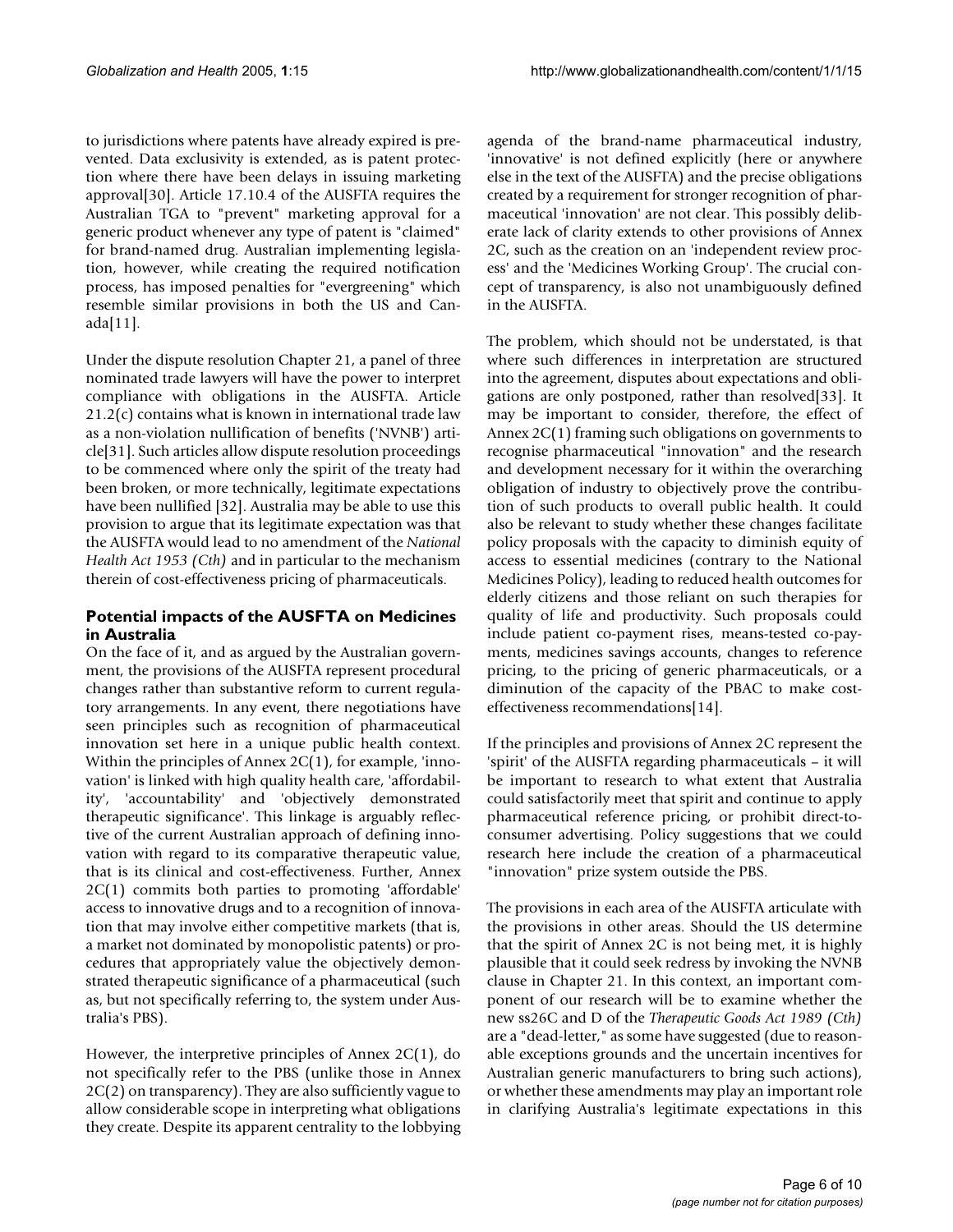area, for the purposes of a subsequent NVNB trade dispute action under article 21.2(c).

The overall significance here is that future PBAC decisions not to list 'innovative' new drugs from US companies (because they were judged not cost-effective) will be made in the shadow of possible US trade retaliation in important areas such as manufacturing and agriculture[34]. What effect such a shadow might have on the deliberative processes of Australian regulators is difficult to predict and indicators of such pressure may need to be established.

Thus, while this version of the AUSFTA (a supervising committee under chapter 21 may recommend changes) does not ostensibly seek to modify the basic architecture of the PBS, it appears to give greater representation and greater weight to the needs of the private sector. It is not obvious in the wording of the provisions how the AUSFTA will achieve the mooted benefits and avoid the possible risks to the PBS. This lack of clarity has generated considerable uncertainty and much criticism. The regulatory changes required by the AUSFTA, to strengthen intellectual property protection for example, could increase the reward to manufacturers for innovation, but could also substantially reduce government capacity to apply price controls in the pharmaceutical sector. Without the bargaining authority afforded by expert cost-effectiveness evaluation and reference pricing, government capacity to sustain historically desirable and medically/socially acceptable sector outcomes is far from certain. One hypothesis is that the AUSFTA may result in increased industry investment, but perhaps only at the cost of reduced equity of access.

#### **Framework for Evaluation of the AUSFTA's Medicines Impacts**

Few studies have made direct measurements of the effects of trade agreements on access to medicines. The evidence for the putative benefits of stronger pharmaceutical patent rights – increased drug innovation, development of local drug research and development capacity and enhanced overall welfare of an introducing nation, is ambivalent. Some evidence suggests such strengthened intellectual property monopolies can stimulate invention, at least in encouraging incremental improvements by originators[35]. Other evidence suggests they freeze out future radical inventors[36]. Increased pharmaceutical intellectual property protection appears to have little positive impact on the level of local medicinal research and development[37]. A number of reasonably well-structured research projects conducted by competent scholars, in fact, have failed to find credible evidence that stronger intellectual property rights stimulates local pharmaceutical innovation[41]. Such rights, on the other hand, may

substantially increase medicines prices in the countries that introduce it[38]. They can can also produce major changes in the local pharmaceutical industry that do not favour cheaper generic products[39]. This appears likely to produce major adverse health impacts for disadvantaged sectors of the population[40].

Overall, the welfare effects of global patent protection appear to be asymmetrical with the welfare in the inventing country rising with the extension of patent protection, while that of the introducing country falls by a proportionately greater amount[42]. The evidence rather suggests that the impact of strengthened intellectual property protection in developed nations such as Australia depends on the extent to which government regulation facilitates the continuance of generic pharmaceutical competition[43]. To what extent the viability of a nation's generic pharmaceutical industry should be resolved by the operation of market forces or lobbying from the brand name industry are major policy questions in this area[44].

While often not directly measurable, change in the character of Australian pharmaceutical regulation may be observable in how Australia's regulatory system materially and normatively responds to the changes required by the AUSFTA. We plan to observe the impact of the AUSFTA on key impact points of the regulation and governance of Australia's pharmaceutical sector and to track the effects of associated changes on drug expenditure, industry activity and medicine utilisation and affordability.

Many potential impacts are unlikely to be immediately observable; more probably it will be years before some changes are manifest. It is also probable that there will be sequelae, benign or otherwise, that are unable to be predicted. Our study, consequentially, will be ongoing with a wide focus, but provisional and responsive to what emerges as significant over time. Our broad interests – pharmacoeconomic, legal, public health, regulatory and socio-political – will be drawn on for relevant methodological and theoretical options for collecting and analysing qualitative and quantitative data from a range of primary and secondary sources.

Our plan on the quantitative side of the Project, is for the research to move from simply identifying *association* between the AUSFTA and changes in the price and supply of pharmaceuticals in Australia, to the more useful objective of assigning *causation*. The weakness in attempting to model alternative policy scenarios relates to the amount and quality of empiric data available and acceptance of the underlying assumptions. Emphasis, rather, will be on the ARC research scholar Andrew Searles constructing a theoretical framework for viewing the impact of the AUS-FTA on the price and supply characteristics of pharmaceu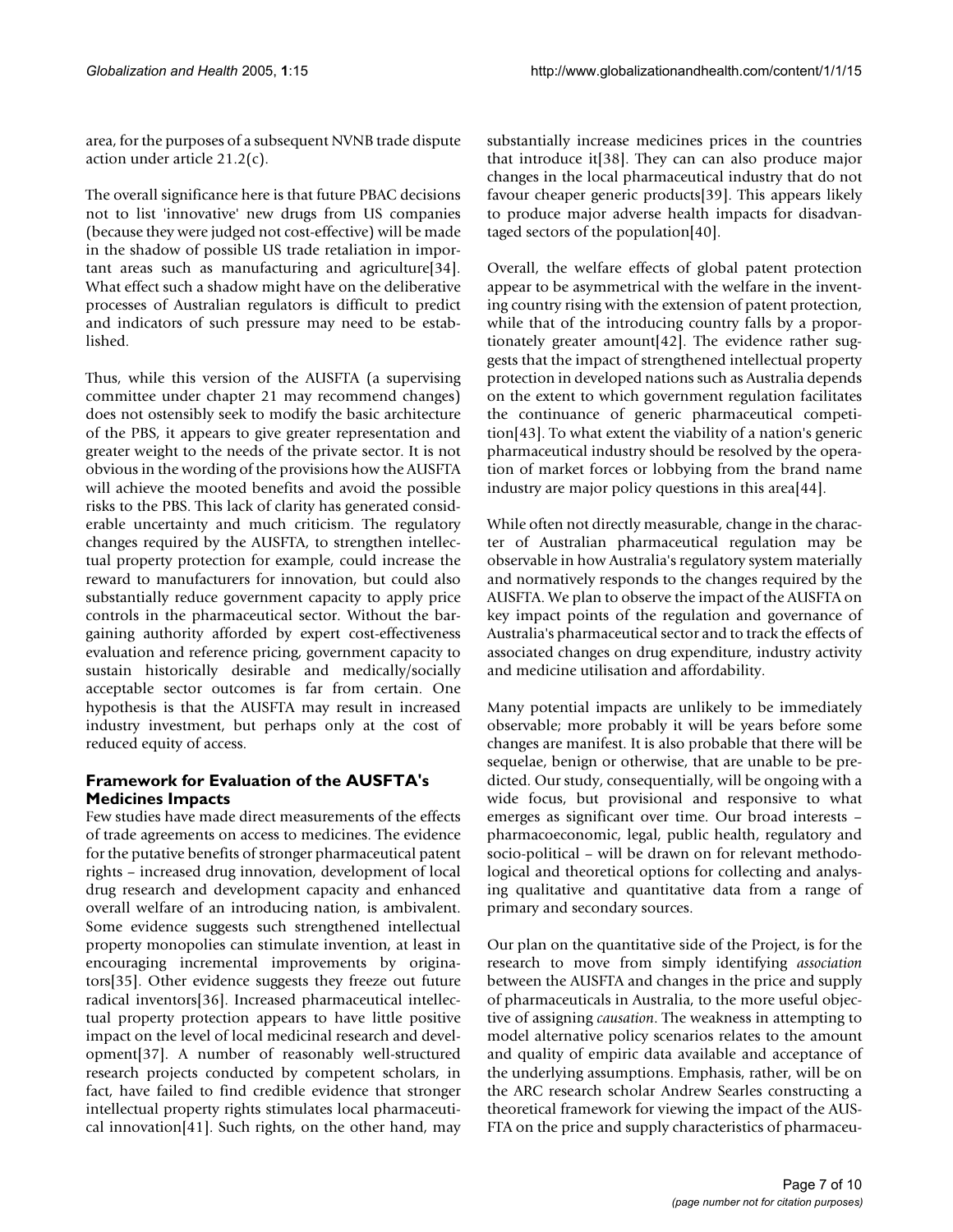ticals in Australia drawing upon established economic theory, particularly in relation to public goods. We will also investigate the validity of the economic assumptions underpinning the AUSFTA medicines provisions. A pharmaceutical price index will be constructed taking into account the potential performance of its formulae under both axiomatic and economic approaches.

#### *Regulation and Governance*

We aim to identify changes to regulatory structure and process, particularly the application of PBS reference pricing, associated with interpretation of the AUSFTA provisions. Material changes range from the possible – amendments to or repeal of relevant legislation; to the probable – changes to the processes and relationships within and between, the TGA, the PBAC (and its subcommittees) and the PBPA. We will also investigate the impact of the AUSFTA on the normative order applied in the deliberative processes. Changes, for example, might involve modifying the PBAC its evaluative process in ways that are mutually beneficial (transparency) or less so (reward of innovation taking precedence over cost-effectiveness). The extent to which impacts relates to core social justice principles such as equity of access to essential medicines will be a major focus, as mentioned, of the work of ARC research scholar Warwick Neville.

Quantitative and qualitative methods will be used longitudinally to observe for such changes and associated outcomes. These could include variation in the number of actual and possible listings, number of rejections of asking price (introductory price and price readjustments) and changes to the number of applications that include nonclinical claims concerning price. The number and type of proposals aired in the media by government and industry concerning pharmaceutical regulation will also be studied. The extent to which such proposals rely on adequate economic or other research, or other forms of justification, may also be investigated.

One hypothesis is that the AUSFTA may lead to changes in the type of medicines-related provisions included in subsequent bilateral trade agreements. Our research in this context will also explore the extent to which "innovation" and/or cost-effectiveness evaluation of new pharmaceuticals can be considered global public goods and what type of long term strategies can be developed to enhance their rational development. The project, for example, may consider the regulatory and fiscal advantages of bilateral trade deals, such as the China-Australia Free Trade Agreement, including a medicines cost-effectiveness working committee to facilitate exchange of pharmacoeconomic expertise[45]. This, or proposals for a multilateral treaty on the same topic, in part, may provide an economic and social justice balance to the potential impact of the AUSFTA on

the PBS processes[46]. Creation of a medicines cost-effectiveness treaty, or related committees in bilateral trade agreements, could be a policy change that promotes quality use of medicines in all nations so involved[47]. Qualitative methods of the Project in this area will include key stakeholder interviews and a follow-up questionnaire.

#### *Industry Activity*

We will examine the effects of the AUSFTA on the activity and returns of originator and generic manufacturers, including changes in profitability ratios, increases in employment and changes to Australia's pharmaceutical balance of trade. For originators, relevant indicators would include changes to monopoly rent for pharmaceutical patent holders; the number of applications to the TGA and PBS for listing of innovative patented products; changes to investment in research and development; and changes to expenditure on promotion and marketing. For generic manufacturers, we plan to observe for changes to the number of applications for marketing approval and changes to the timing of generic entry.

#### *Drug Expenditure*

The Project will observe for changes in Federal and State government pharmaceutical expenditure associated with AUSFTA provisions – increased patent protection leading to delays in generic entry for example. This will include calculating the opportunity cost for other health areas of increased Federal and State hospital expenditure on innovative medicines. Direct and indirect (changes to over-thecounter drugs) price effects will be monitored. This may involve observing the pricing trends of strategically selected brand name products nearing patent expiration and the rate, price and number of relevant generic market entrants compared against expected results. As mentioned, for this outcome component the ARC research scholar Andrew Searles will develop an Australian pharmaceutical price index ('PPI') in an Excel spreadsheet, its design allowing the user to define subgroups of medicines.

#### *Drug Availability*

We will examine whether AUSFTA required changes result in an increased availability of innovative drugs, faster access to subsidies for new prescription medicines and changes in the mix of generic and brand name drugs in the Australian market. This may also involve an independent expert evaluation of the innovative aspects of new drugs and post-marketing surveillance of associated treatment outcomes.

#### *Drug Utilisation and Affordability*

We will observe for changes to overall drug utilisation and for changes to the use of newer innovative drugs compared to existing therapies on the PBS. We will also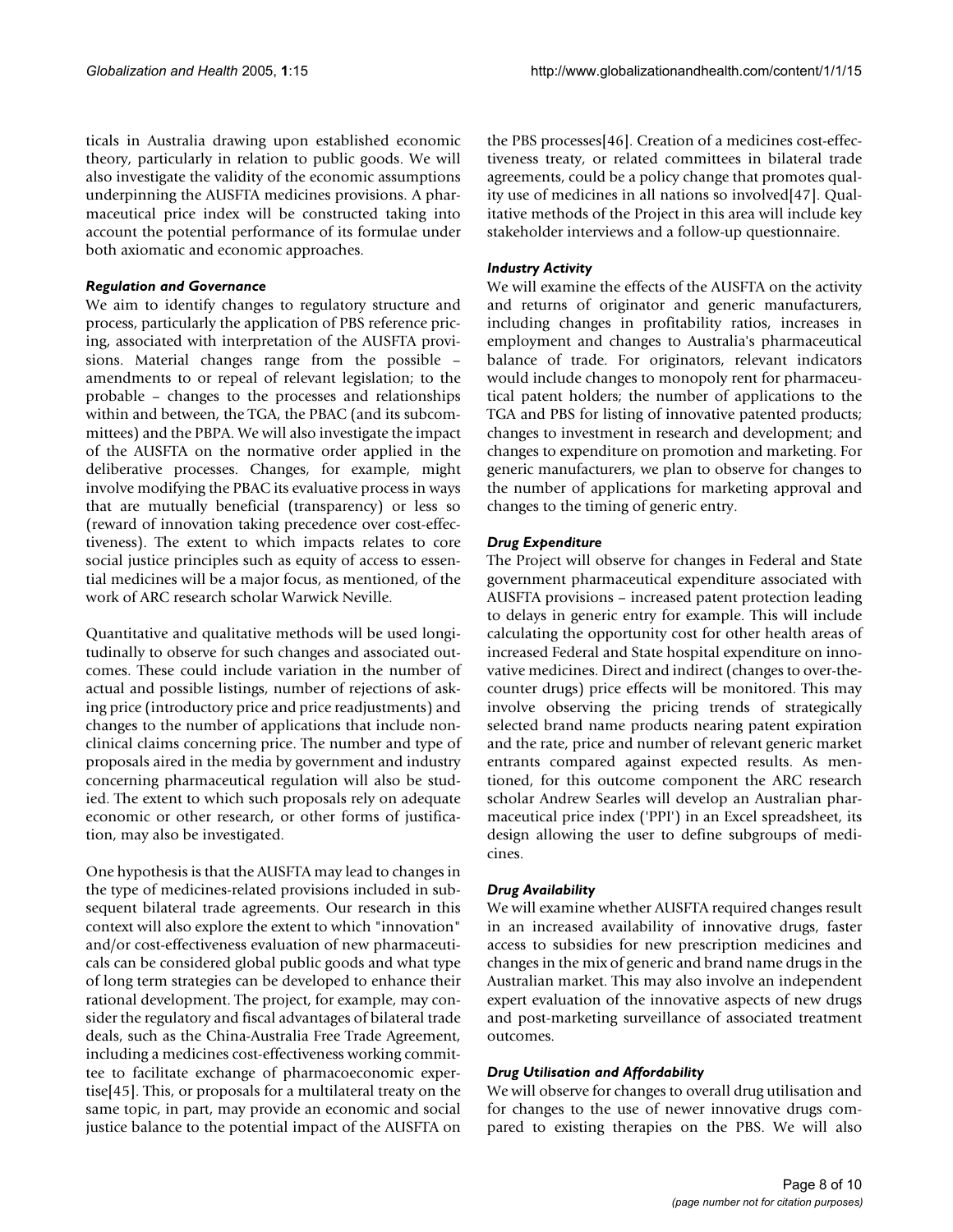observe for changes to out-of pocket patient charges, for example increases in prescription co-payments, linked to the increased PBS expenditure associated with use of innovative medicines. Australian medicine users will be surveyed for changes to affordability of medicines following increases in out-of-pocket cost.

#### **Conclusion**

As in other industrialised countries, regulation of the Australian pharmaceutical sector is an uneasy contingent system, its character reflecting the normative strength of private, relative to public, policy imperatives. With the recently implemented bilateral AUSFTA, however, the balance of such power may shift. The numerous material changes required by the AUSFTA in the pharmaceutical sector potentially aggregate to create a regulatory environment more attuned to encouraging private investment and profit-making. One hypothesis, in this context, is that the AUSFTA represents a normative shift that may dramatically change not only the character of Australian regulation but the protection of global public goods involved with assuring the general community obtains value for its pharmaceutical expenditure. It is uncertain to what degree a public health scheme with strong social justice traditions, like the PBS, can operate credibly under such changed conditions. The experience we detect is likely to be relevant to other countries with highly subsidised health care systems contemplating trade agreements with countries that have strong patent-protected pharmaceutical industries.

Plausibly the provisions of the AUSFTA represent minor procedural adjustments and leave the PBS intact. Some AUSFTA articles, however, clearly intend to create an expectation that distinct changes, to current Australian rather than US, pharmaceutical regulatory arrangements, will occur. Determining what alterations occur, and with what public health outcomes, will require careful empirical observation and theoretical analysis.

In summary, the potential exists for the AUSFTA to reshape the character of Australia's regulatory system concerning medicines- from a public good to a private rightsoriented system. Should the AUSFTA precipitate such a normative shift (particularly one away from scientific cost-effectiveness evaluation of pharmaceuticals) the regulatory implications are likely to be profound and resonate beyond Australia to impact on the health care sectors of other nations.

#### **Funding statement**

'The Impact of International Trade Agreements on the Regulation and Provision of Medicines in Australia' is a three-year study funded by the Australia Research Council's Discovery Grant (project DP0556635), the Australian National University and the University of Newcastle. The Chief Investigators are Dr Thomas Faunce (Project Director), Professor Peter Drahos and Professor David Henry. Australian Research Council funded PhD scholars under the Project are Andrew Searles and Warwick Neville.

#### **Competing interests**

The author(s) declare that they have no competing interests.

#### **References**

- 1. Mark Vaile: **Australian Trade minister Interview on ABC Radio Am program March 4 2003.** [\[http://www.abc.net.au/am/](http://www.abc.net.au/am/stories/s797563.htm) [stories/s797563.htm\]](http://www.abc.net.au/am/stories/s797563.htm). last accessed 12 Sept 2005
- 2. **Australian Government. Department of Foreign Affairs. The Australia-United States Free Trade Agreement: Pharma**ceutical benefits Scheme (PBS) Outcomes [www.dfat.gov.au/trade/negotiations/us\\_fta/backgrounder/pbs.html\]](http://www.dfat.gov.au/trade/negotiations/us_fta/backgrounder/pbs.html). last accessed 11 September 2005
- 3. **Deputy US Trade representative J Shiner. Testimony Before the Full Committee of the House Committee on Ways and Means.** June 16, 2004 [http://waysandmeans.house.gov/hear **Means. June 16, 2004** [[http://waysandmeans.house.gov/hear](http://waysandmeans.house.gov/hearings.asp?formmode=view&id=1656) [ings.asp?formmode=view&id=1656](http://waysandmeans.house.gov/hearings.asp?formmode=view&id=1656)]. last accessed 12 Sept 2005
- 4. Schneeman K: **Chief Executive of Medicines Australia-US Free Trade Agreement Business Group. PBS Off the Table. 27<br>August 2003.** [http://www.austa.net/analyst/analyst15.html]. last **August 2003.** [\[http://www.austa.net/analyst/analyst15.html\]](http://www.austa.net/analyst/analyst15.html). last accessed 12 Sept 2005
- 5. Senator Kyl: **Chairman of the Subcommittee on Health Care, Joint Hearing by the Subcommittees on Health Care and International Trade of the US Senate Committee on Finance April 27 2004.** [[http://finance.senate.gov/hearings/state](http://finance.senate.gov/hearings/statements/042704k.pdf) [ments/042704k.pdf\]](http://finance.senate.gov/hearings/statements/042704k.pdf). accessed 5.10.04
- 6. Hayes S: **Director of Strategic Relations at Medicines Australia. 'The Triumph is in the Text.'.** *Presentation at The Australian APEC Centre Conference Report US Free Trade Agreement: New Opportunities and Impacts 1–2 March 2004 Canberra* [[http://www.apec.org.au/](http://www.apec.org.au/fta04.asp) [fta04.asp](http://www.apec.org.au/fta04.asp)]. last accessed 11 Sept 2005
- 7. *Trade Act 2002 19 U.S.C.S §3801–3802 107–210,* δ*2102(b)(8)(D) Medicare Prescription Drug Improvement and Modernization Act 2003 21 U.S.C.S conference agreement* .
- 8. Australian Senate: **Select Committee on the Free Trade Agreement between Australia and the United States of America. Final Report.** Commonwealth of Australia; 2004. 119 para 4.62
- 9. Faunce TA: **Testimony before the Senate Select Committee on the Free Trade Agreement between Australia and the United States. Transcripts of Evidence 5 May and 21 June 2004.** [\[http://www.aph.gov.au/senate/committee/freetrade\\_ctte/](http://www.aph.gov.au/senate/committee/freetrade_ctte/hearings/index.htm) [hearings/index.htm](http://www.aph.gov.au/senate/committee/freetrade_ctte/hearings/index.htm)]. last accessed 11 Sept 2005
- 10. Outterson K: **'Agony in the Antipodes. The Generic Drug Provisions of the Australia-US free Trade Agreement'.** *Journal of Generic Medicines* 2005, **2(4):**316-326.
- 11. Faunce TA: **The Awful Truth About Evergreening.** *The Age August 7 2004* [[http://www.theage.com.au/articles/2004/08/06/](http://www.theage.com.au/articles/2004/08/06/1091732084185.html?from=storylhs) [1091732084185.html?from=storylhs](http://www.theage.com.au/articles/2004/08/06/1091732084185.html?from=storylhs)]. last accessed 12 Sept 2005
- 12. *US Free Trade Agreement Implementation Act 2004 (Cth) adding a new s26B and s26C and s26D to the Therapeutic Goods Act 1989 (Cth)* .
- 13. Drahos P, Lokuge B, Faunce T, Goddard M, Henry D: **'Pharmaceuticals, Intellectual Property and Free Trade: The Case of the US-Australia Free Trade Agreement'.** *Prometheus* 2004, **22(3):**243-257.
- 14. Harvey KJ, Faunce TA, Lokuge B, Drahos P: **['Will the Australia-](http://www.ncbi.nlm.nih.gov/entrez/query.fcgi?cmd=Retrieve&db=PubMed&dopt=Abstract&list_uids=15347273)[United States Free Trade Agreement Undermine the Phar](http://www.ncbi.nlm.nih.gov/entrez/query.fcgi?cmd=Retrieve&db=PubMed&dopt=Abstract&list_uids=15347273)[maceutical Benefits Scheme?'.](http://www.ncbi.nlm.nih.gov/entrez/query.fcgi?cmd=Retrieve&db=PubMed&dopt=Abstract&list_uids=15347273)** *Medical Journal of Australia* 2004, **181(5):**256-259.
- 15. Department of Health and Ageing: **'Frequently asked questions'.** [[http://www.health.gov.au/internet/wcms/publishing.nsf/Content/](http://www.health.gov.au/internet/wcms/publishing.nsf/Content/health-pbs-general-faq.htm) [health-pbs-general-faq.htm\]](http://www.health.gov.au/internet/wcms/publishing.nsf/Content/health-pbs-general-faq.htm). via the internet. Accessed 29 June 2005
- 16. Sloan C: **A History of the Pharmaceutical Benefits Scheme 1947–1992.** Department of Human Services and Health, Canberra; 1995.